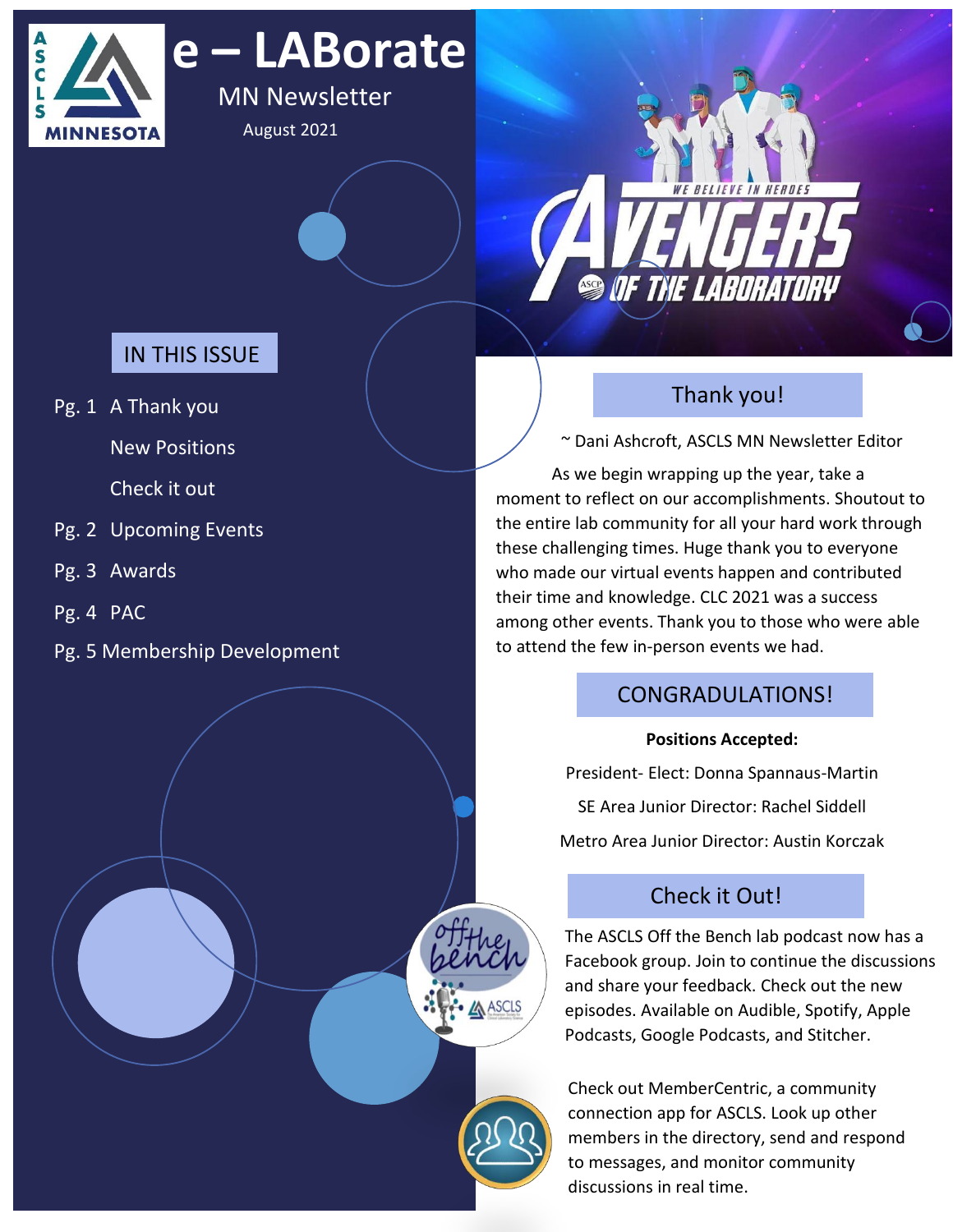# Upcoming Events

- **Membership Renewal -** Membership year is August 1st, 2021 July 31st, 2022 Visit<https://members.ascls.org/content.asp?admin=Y&contentid=151>
- **Leadership Academy application deadline** *August 1st 2021*
- **Region V Symposium**  *October 7-8, 2021* at the Hilton Garden Inn in Sioux Falls, SD

In person vendors, continuing education, networking, and entertainment. Visit<http://www.regionvascls.online/> to register online.

### • **Legislative Symposium**

*October 25-26, 2021* at the Hilton Alexandria Old Town in Alexandria, VA

The education portion of the meeting will be available in person or virtual. Meetings with legislators and/or their staff on capitol hill will only be available in person.

Through this ASCLS tradition that originated in 1989, members of CLMA, ASCP, AGT, AMT, NSH, and PAMET-USA meet with their representatives and senators on Capitol Hill as a unified front on behalf of our profession. Each year these leading organizations urge their members and leaders to come to Washington to provide a visible and informed voice, and make our concerns known inside Congress. Topics that were proposed this year during Legislative days included The Laboratory workforce bill, PAMA (Protecting Access to Medicare Act, and Laboratory developed testing.

- **Emerging Laboratory Managers Collaborative Conference**  *January 2022* held virtually
- **Clinical Laboratory Educators Conference (CLEC)**

### *March 14-16, 2022* in Denver, CO

CLEC is the most impactful annual gathering for faculty, administrators, directors, advisers, and all those in medical laboratory education. Content experts will present a wide range of timely topics, providing you with the knowledge and skills to navigate the evolving landscape for the clinical laboratory education community.

### • **Joint Annual Meeting**

*June 26 – 30* in Grand Rapids, MI

\*Event dates subject to change. Events may update to be held virtually.



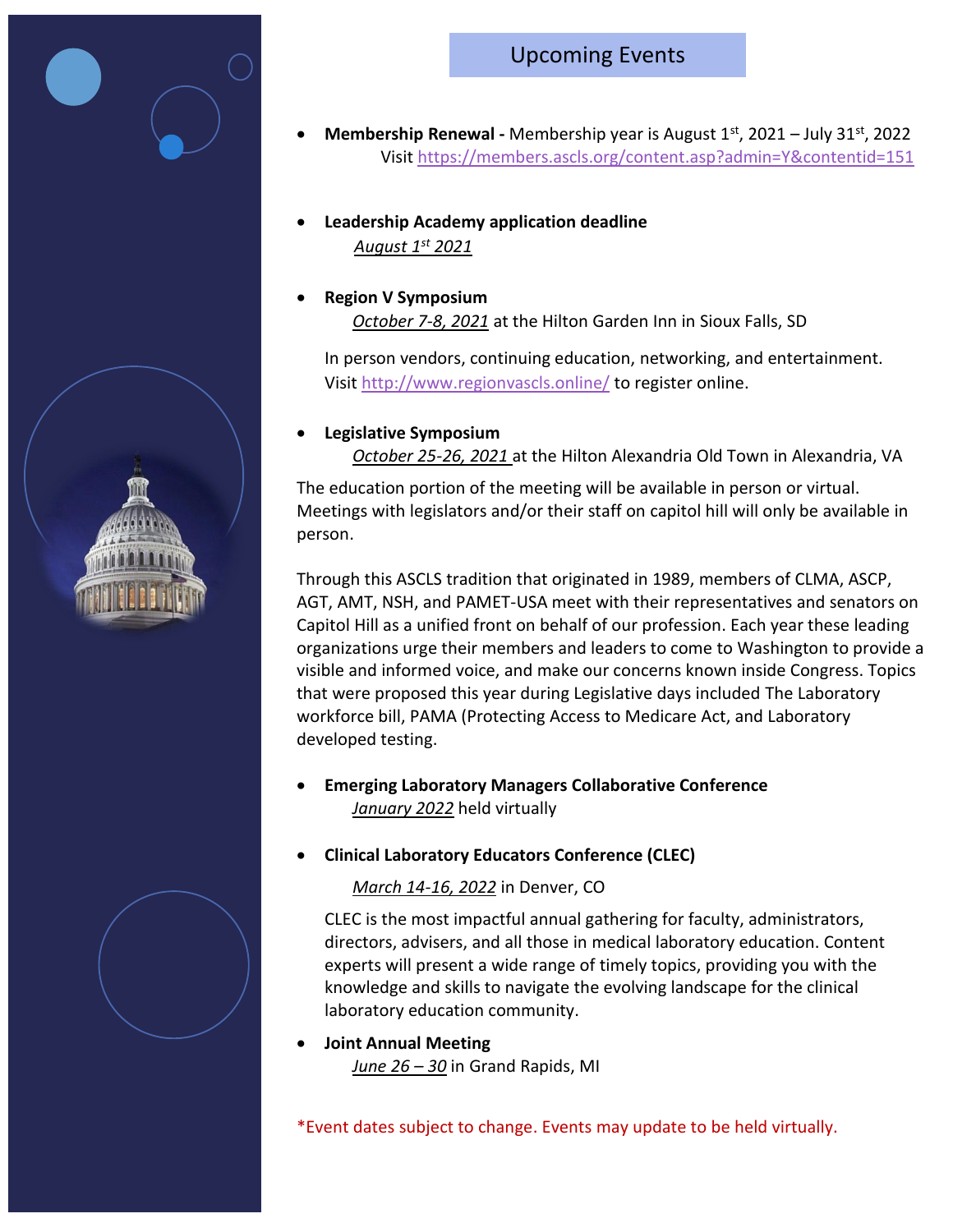### AWARDS, AWARDS, AWARDS!

#### **Omicron Sigma**

First awarded in 1977, Omicron Sigma is the ASCLS President's Honor Roll for Outstanding Service. It provides lasting recognition of those dedicated members who volunteer their personal resources, time and energy to the ASCLS. Recognition is at 3 levels: National, Regional and State.

At the Region V level, we congratulate:

Wendy Parpart, Donna Spannaus-Martin, Susan Iddings, Crystal Paul, Jenna Amundson, Debra Rodahl, Josh Pulido, Kathleen Hansen, Rick Panning, Alexander Shaw, Galina Dronova, Jeremy Angell, Cynthia Johnson

At the State level, we congratulate:

Galina Dronova, Jenna Amundson, Susan Iddings, Charlotte Romaine, Austin Korczak, Donna Spannaus-Martin, Danielle Ashcroft

#### **Keys to the Future – Congrats Dani Ashcroft**

This award serves to recognize and reward ASCLS members who have demonstrated their leadership potential to the organization and to provide these members with structured mentoring.

#### **Society Website – Congrats Jenna Amundson**

This award is to recognize excellence in our society's website. This is judged on overall appearance, content, creativity, photos and graphics.

#### **Longevity Awards: Recognition for Years of Service**

45 Years: Mary Jane Eaves-Reich ,Joyce Jordahl 40 Years: Jane Schnabel, Teresa Black, Patrick Dyer, Jean Bauer 30 Years: Andrew Yue, Marian O'keefe, Joanna George 25 Years: Jeffrey Radle 20 Years: Mary Luehne, Patti Smith

#### **Recognition of out-going board members**

Galina Dronova: Metro Area Senior Director Brenda Tomanek: SE Area Senior Director Eykka Gundlach: Ascending Professional

#### **2021 Service Award – Congrats Wendy Parpart**

The ASCLS-MN Service Award is given to a member of ASCLS-MN who has contributed significantly to the field of clinical laboratory science and to the Society and who has, by outstanding example, inspired others.

#### **Voices Under 40 – Congrats Jenna Amundson**

The ASCLS Voices Under 40 Spotlight has been developed to honor ASCLS members who have shown exceptional commitment to ASCLS, the laboratory profession, and their community at large at a young age in their professional careers.

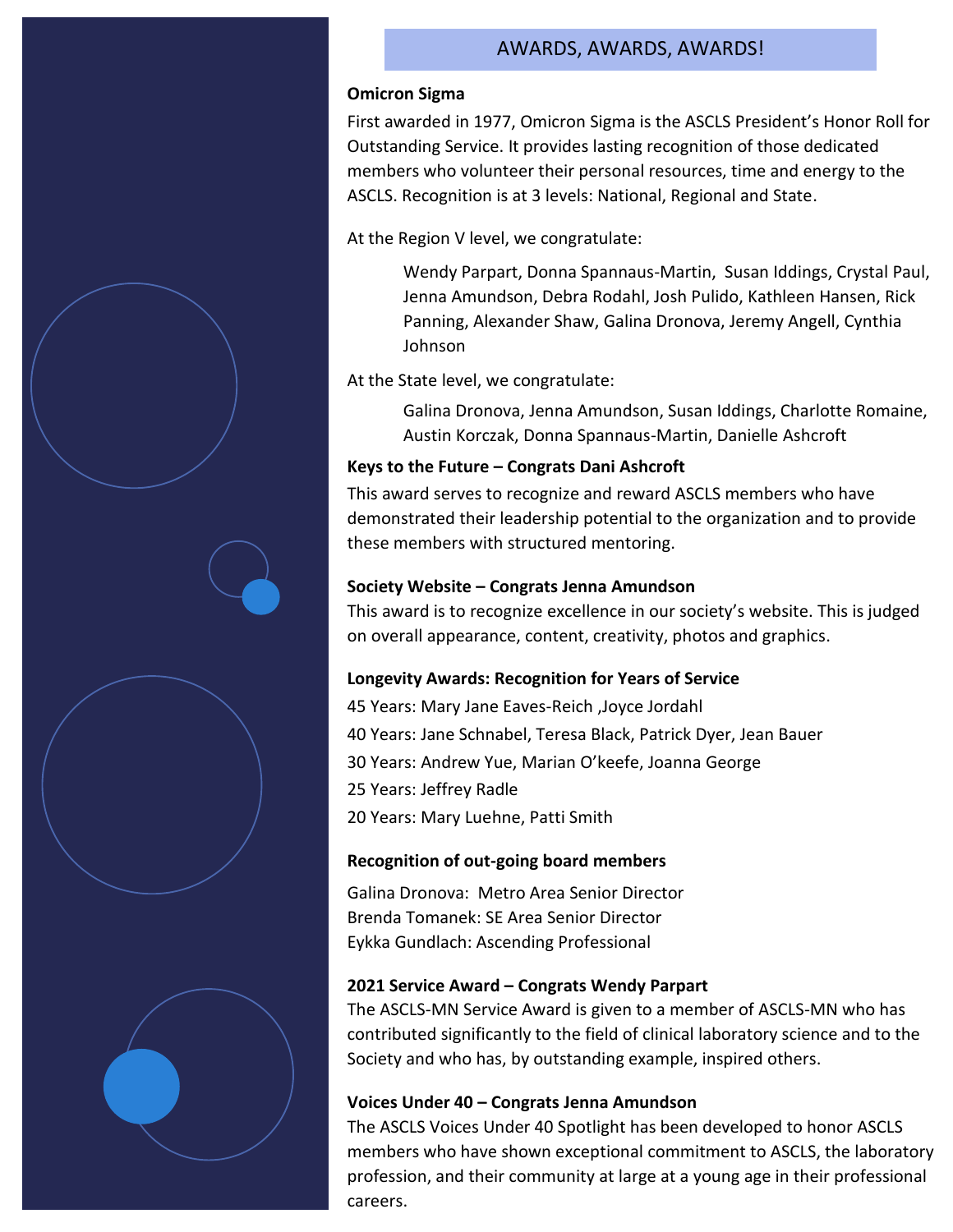



# Region V Update: PAC

~Jean Bauer, ASCLS Region V

#### **ASCLS Political Action Committee (PAC) fundraising award – Congrats ASCLS Region V** Director

Region V retained the trophy for the region with the highest amount of Political Action Committee (PAC) contributions. Shout out to ASCLS-MN, your generous contributions also helped Region V to a three-peat win of the PAC Trophy. The PAC raises funds to support those legislators who support the legislation that will have a positive impact on laboratories.

# PAC Update: The Value of PAC

~ Donna Showers, Political Action (PAC) Committee

### **ASCLS PAC fundraising award – Congrats ASCLS Minnesota**

### **The Value of GAC/PAC and COVID-19**

Unless your version of social distancing has been to move to a secluded island with no internet access, you have not escaped the endless barrage of politically charged information coming at you from every angle. To say that the political divide is at epic proportions is an understatement. With such division, can our elected officials get anything done for the American people? I believe they can, and I also believe that the opportunity to get an attentive audience with our legislators to talk about the dire needs of the clinical laboratory industry has never been better. The whole country (world, actually) is aware of, and talking about lab testing for COVID. The ASCLS 2020 Legislative Day agenda, which ironically was cancelled due to COVID, was to lobby on 3 things facing our industry: 1) PAMA, 2) Laboratory Workforce shortages, and 3) Appropriate FDA oversight of Laboratory Developed Tests. ASCLS President, Cindy Johnson, penned a powerful letter on March 21st to Leaders of the U.S. House of Representatives and Senate, stating that our testing capacity for COVID would not be able to meet the demand. The very issues listed above contribute, in part, to our industry's struggle with COVID testing. So, what can we do? What can you do? Get involved!

The ASCLS Political Action Committee (PAC) is a voluntary, nonprofit organization that raises funds to financially support the campaigns of carefully selected candidates for elected office. ASCLS PAC is a Separate Segregated Fund, which means it receives donations from a limited group of individuals (ASCLS members) and then contributes to the campaigns of individuals who demonstrate a likelihood of supporting our organization's issues. It is overseen by a Board-of-Trustees, with one trustee from each of the ten ASCLS Regions, a new professional member, and a student member.

There are many volunteer opportunities to serve on ASCLS Government Affairs (GAC) or Political Action Committees (PAC). Not your thing? No worries, how about considering supporting PAC with a monetary donation? We have a goal of raising \$50K in 2020, which we believe will support 25 – 30 contributions to candidates. Donations can be made by visiting www.ascls.org. You must be signed in on the ASCLS website before you can donate, donations are NOT tax deductible, and your decision whether or not to donate does not affect your rights as an ASCLS member, in any way. Please take time to consider the tremendous opportunity we have, right now, to impact change.